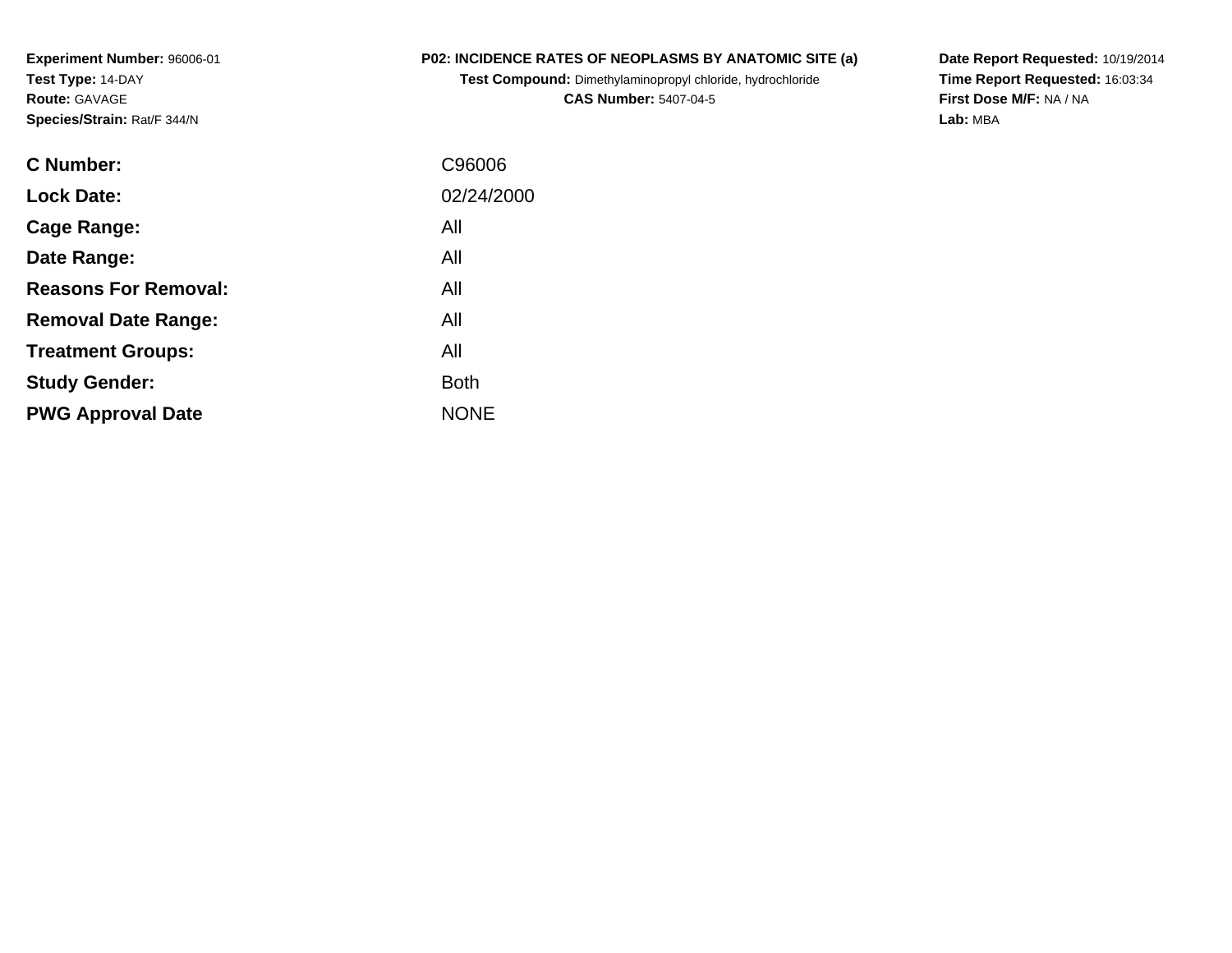| Experiment Number: 96006-01                                                  | P02: INCIDENCE RATES OF NEOPLASMS BY ANATOMIC SITE (a) | Date Report Requested: 10/19/2014                                                             |                              |          |                         |                     |  |  |
|------------------------------------------------------------------------------|--------------------------------------------------------|-----------------------------------------------------------------------------------------------|------------------------------|----------|-------------------------|---------------------|--|--|
| Test Type: 14-DAY                                                            |                                                        | Time Report Requested: 16:03:34<br>Test Compound: Dimethylaminopropyl chloride, hydrochloride |                              |          |                         |                     |  |  |
| Route: GAVAGE                                                                |                                                        |                                                                                               | <b>CAS Number: 5407-04-5</b> |          | First Dose M/F: NA / NA |                     |  |  |
| Species/Strain: Rat/F 344/N                                                  |                                                        |                                                                                               |                              | Lab: MBA |                         |                     |  |  |
| F 344/N Rat MALE                                                             | <b>VEHICLE CONTROL</b>                                 | <b>MG/KG</b><br>6.25                                                                          | <b>MG/KG</b><br>12.5         | 25 MG/KG | <b>50 MG/KG</b>         | <b>MG/KG</b><br>100 |  |  |
| <b>Disposition Summary</b>                                                   |                                                        |                                                                                               |                              |          |                         |                     |  |  |
| <b>Animals Initially In Study</b><br><b>Early Deaths</b><br><b>Survivors</b> | 5                                                      | 5                                                                                             | 5                            | 5        | 5                       | 5                   |  |  |
| <b>Terminal Sacrifice</b><br><b>Animals Examined Microscopically</b>         | 5                                                      | 5                                                                                             | 5                            | 5        | 5                       | 5<br>1              |  |  |
| <b>ALIMENTARY SYSTEM</b><br>None                                             |                                                        |                                                                                               |                              |          |                         |                     |  |  |
| CARDIOVASCULAR SYSTEM<br>None                                                |                                                        |                                                                                               |                              |          |                         |                     |  |  |
| <b>ENDOCRINE SYSTEM</b><br>None                                              |                                                        |                                                                                               |                              |          |                         |                     |  |  |
| <b>GENERAL BODY SYSTEM</b><br>None                                           |                                                        |                                                                                               |                              |          |                         |                     |  |  |
| <b>GENITAL SYSTEM</b><br>None                                                |                                                        |                                                                                               |                              |          |                         |                     |  |  |
| <b>HEMATOPOIETIC SYSTEM</b><br>None                                          |                                                        |                                                                                               |                              |          |                         |                     |  |  |
| <b>INTEGUMENTARY SYSTEM</b><br>None                                          |                                                        |                                                                                               |                              |          |                         |                     |  |  |
| MUSCULOSKELETAL SYSTEM<br>None                                               |                                                        |                                                                                               |                              |          |                         |                     |  |  |
| NERVOUS SYSTEM                                                               |                                                        |                                                                                               |                              |          |                         |                     |  |  |

None

a - Number of animals examined microscopically at site and number of animals with lesion

b - Primary tumors: all tumors except metastatic tumors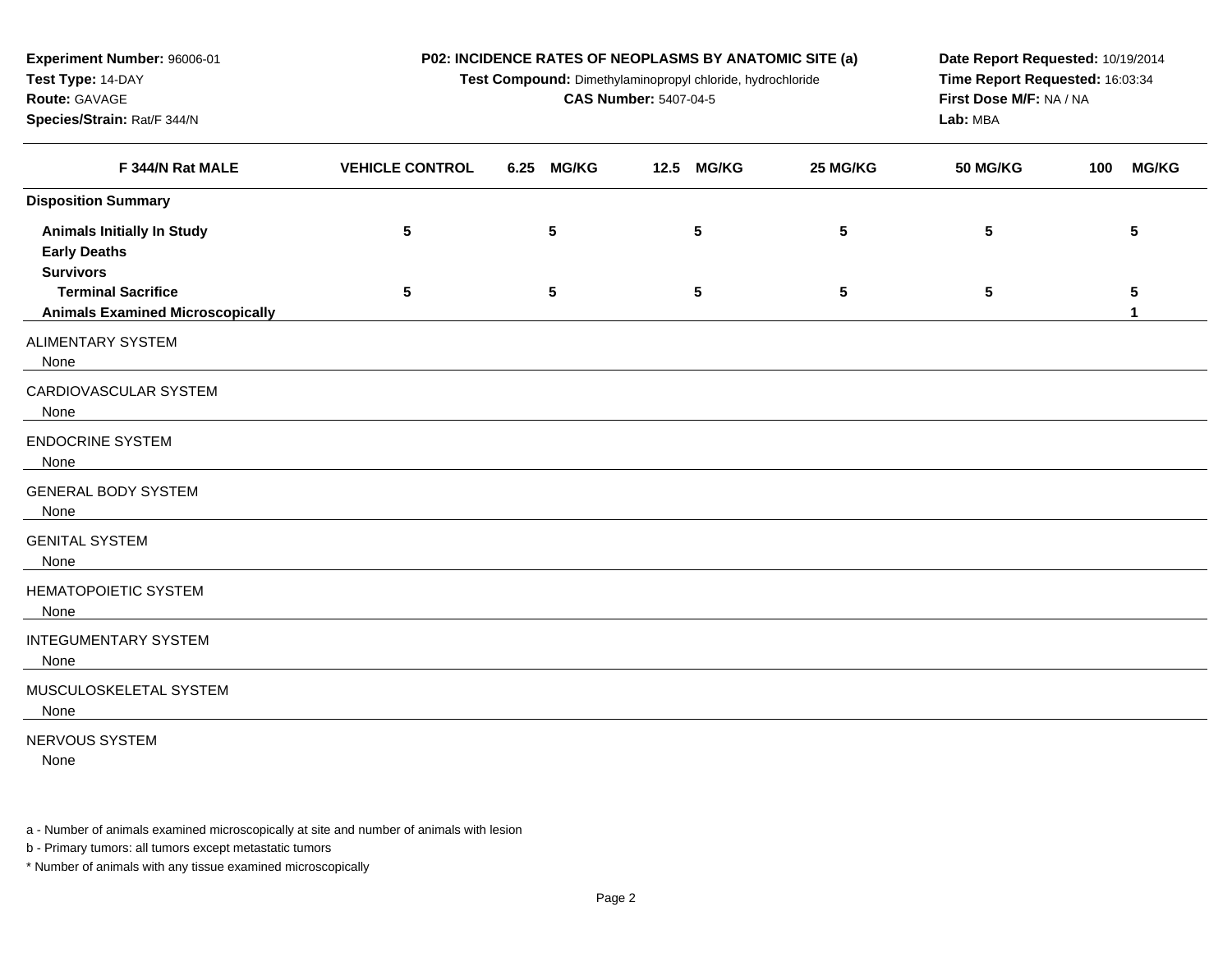| Experiment Number: 96006-01<br>Test Type: 14-DAY<br><b>Route: GAVAGE</b><br>Species/Strain: Rat/F 344/N |                        |                      | <b>P02: INCIDENCE RATES OF NEOPLASMS BY ANATOMIC SITE (a)</b><br>Test Compound: Dimethylaminopropyl chloride, hydrochloride<br><b>CAS Number: 5407-04-5</b> |          | Date Report Requested: 10/19/2014<br>Time Report Requested: 16:03:35<br>First Dose M/F: NA / NA<br>Lab: MBA |                     |  |  |
|---------------------------------------------------------------------------------------------------------|------------------------|----------------------|-------------------------------------------------------------------------------------------------------------------------------------------------------------|----------|-------------------------------------------------------------------------------------------------------------|---------------------|--|--|
| F 344/N Rat MALE                                                                                        | <b>VEHICLE CONTROL</b> | <b>MG/KG</b><br>6.25 | <b>MG/KG</b><br>12.5                                                                                                                                        | 25 MG/KG | 50 MG/KG                                                                                                    | <b>MG/KG</b><br>100 |  |  |
| <b>RESPIRATORY SYSTEM</b><br>None                                                                       |                        |                      |                                                                                                                                                             |          |                                                                                                             |                     |  |  |
| SPECIAL SENSES SYSTEM<br>None                                                                           |                        |                      |                                                                                                                                                             |          |                                                                                                             |                     |  |  |
| URINARY SYSTEM<br>Urinary Bladder                                                                       | (0)                    | (0)                  | (0)                                                                                                                                                         | (0)      | (0)                                                                                                         | (1)                 |  |  |

a - Number of animals examined microscopically at site and number of animals with lesion

b - Primary tumors: all tumors except metastatic tumors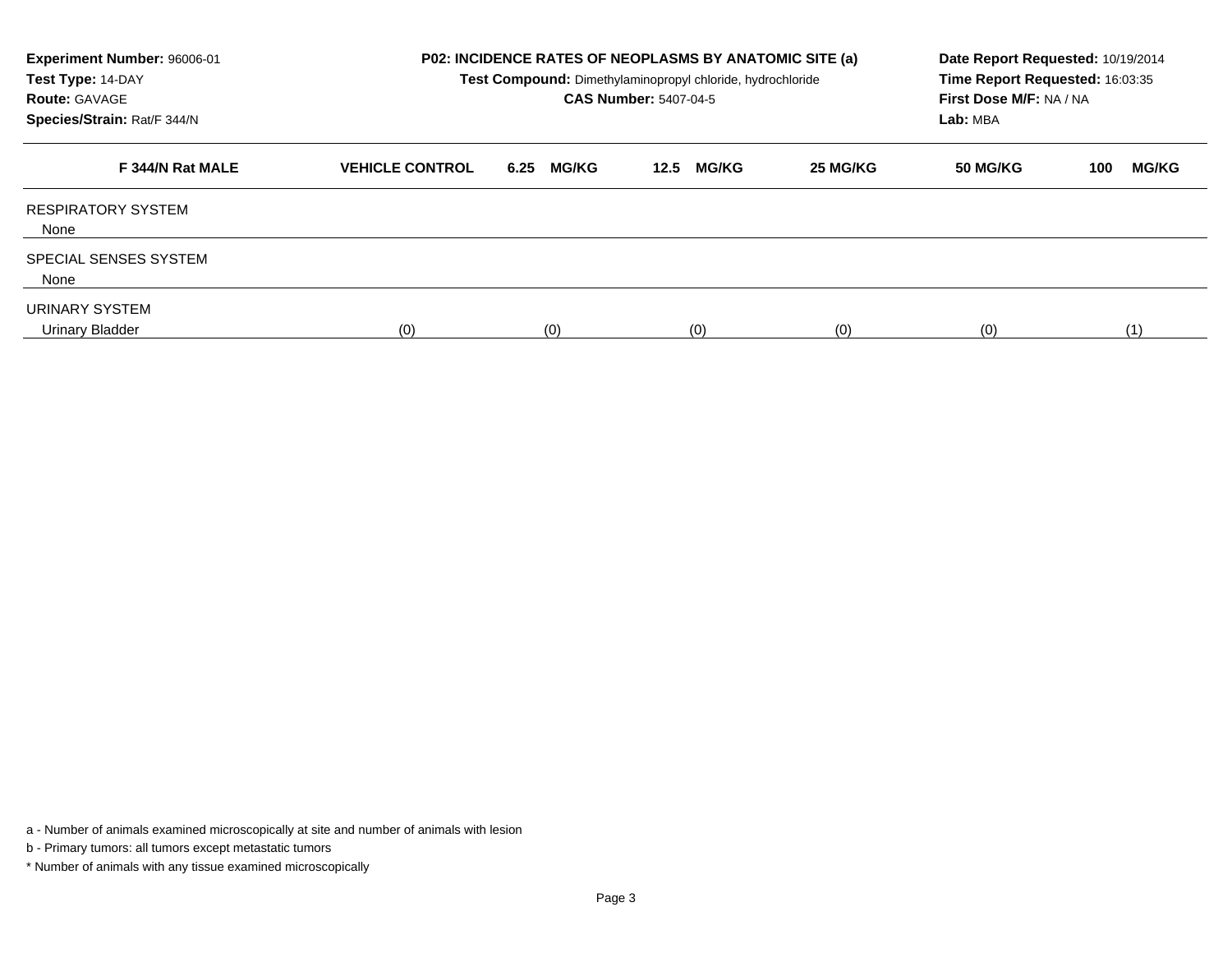| Experiment Number: 96006-01<br>Test Type: 14-DAY<br><b>Route: GAVAGE</b><br>Species/Strain: Rat/F 344/N | P02: INCIDENCE RATES OF NEOPLASMS BY ANATOMIC SITE (a)<br>Test Compound: Dimethylaminopropyl chloride, hydrochloride<br><b>CAS Number: 5407-04-5</b> |      |              |      |              | Date Report Requested: 10/19/2014<br>Time Report Requested: 16:03:35<br>First Dose M/F: NA / NA<br>Lab: MBA |                 |     |              |
|---------------------------------------------------------------------------------------------------------|------------------------------------------------------------------------------------------------------------------------------------------------------|------|--------------|------|--------------|-------------------------------------------------------------------------------------------------------------|-----------------|-----|--------------|
| F 344/N Rat MALE                                                                                        | <b>VEHICLE CONTROL</b>                                                                                                                               | 6.25 | <b>MG/KG</b> | 12.5 | <b>MG/KG</b> | 25 MG/KG                                                                                                    | <b>50 MG/KG</b> | 100 | <b>MG/KG</b> |
| <b>Tumor Summary for MALE</b>                                                                           |                                                                                                                                                      |      |              |      |              |                                                                                                             |                 |     |              |
| <b>Total Animals with Primary Neoplasms (b)</b><br><b>Total Primary Neoplasms</b>                       |                                                                                                                                                      |      |              |      |              |                                                                                                             |                 |     |              |
| <b>Total Animals with Benign Neoplasms</b><br><b>Total Benign Neoplasms</b>                             |                                                                                                                                                      |      |              |      |              |                                                                                                             |                 |     |              |
| <b>Total Animals with Malignant Neoplasms</b><br><b>Total Malignant Neoplasms</b>                       |                                                                                                                                                      |      |              |      |              |                                                                                                             |                 |     |              |
| <b>Total Animals with Metastatic Neoplasms</b><br><b>Total Metastatic Neoplasms</b>                     |                                                                                                                                                      |      |              |      |              |                                                                                                             |                 |     |              |
| <b>Total Animals with Malignant Neoplasms</b><br><b>Uncertain Primary Site</b>                          |                                                                                                                                                      |      |              |      |              |                                                                                                             |                 |     |              |
| Total Animals with Neoplasms Uncertain -<br><b>Benign or Malignant</b>                                  |                                                                                                                                                      |      |              |      |              |                                                                                                             |                 |     |              |
| <b>Total Uncertain Neoplasms</b>                                                                        |                                                                                                                                                      |      |              |      |              |                                                                                                             |                 |     |              |

\*\*\*END OF MALE DATA\*\*\*

a - Number of animals examined microscopically at site and number of animals with lesion

b - Primary tumors: all tumors except metastatic tumors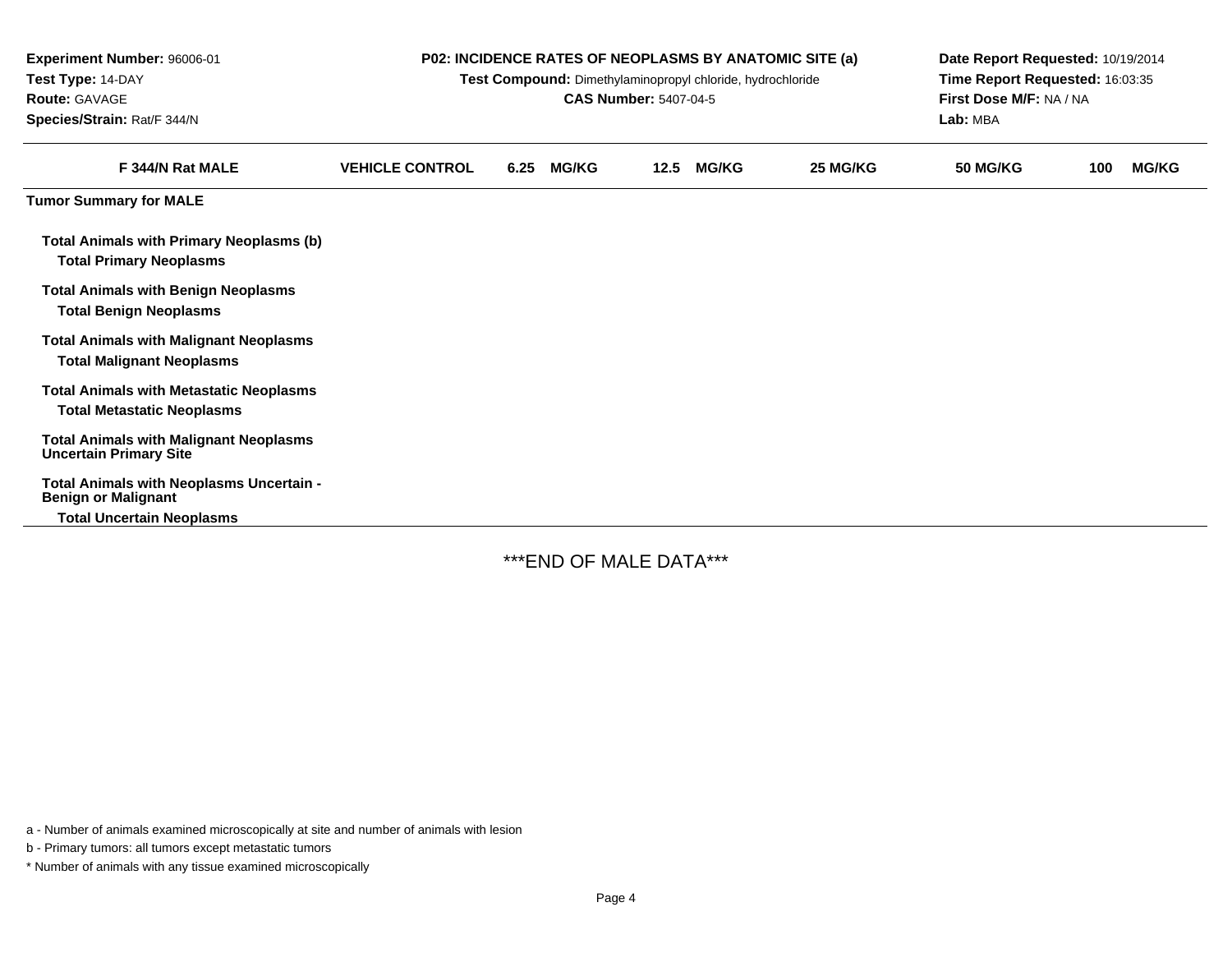| Experiment Number: 96006-01                                          | P02: INCIDENCE RATES OF NEOPLASMS BY ANATOMIC SITE (a) |                                                                                                                                                          | Date Report Requested: 10/19/2014 |          |                 |                     |  |  |
|----------------------------------------------------------------------|--------------------------------------------------------|----------------------------------------------------------------------------------------------------------------------------------------------------------|-----------------------------------|----------|-----------------|---------------------|--|--|
| Test Type: 14-DAY                                                    |                                                        | Time Report Requested: 16:03:35<br>Test Compound: Dimethylaminopropyl chloride, hydrochloride<br>First Dose M/F: NA / NA<br><b>CAS Number: 5407-04-5</b> |                                   |          |                 |                     |  |  |
| Route: GAVAGE                                                        |                                                        |                                                                                                                                                          |                                   |          |                 |                     |  |  |
| Species/Strain: Rat/F 344/N                                          |                                                        |                                                                                                                                                          |                                   | Lab: MBA |                 |                     |  |  |
| F 344/N Rat FEMALE                                                   | <b>VEHICLE CONTROL</b>                                 | 6.25<br><b>MG/KG</b>                                                                                                                                     | <b>MG/KG</b><br>12.5              | 25 MG/KG | <b>50 MG/KG</b> | <b>MG/KG</b><br>100 |  |  |
| <b>Disposition Summary</b>                                           |                                                        |                                                                                                                                                          |                                   |          |                 |                     |  |  |
| <b>Animals Initially In Study</b><br><b>Early Deaths</b>             | 5                                                      | ${\bf 5}$                                                                                                                                                | ${\bf 5}$                         | 5        | 5               | $\sqrt{5}$          |  |  |
| <b>Survivors</b>                                                     |                                                        |                                                                                                                                                          |                                   |          |                 |                     |  |  |
| <b>Terminal Sacrifice</b><br><b>Animals Examined Microscopically</b> | 5                                                      | $5\phantom{.0}$                                                                                                                                          | $\sqrt{5}$<br>1                   | 5<br>1   | 5               | $5\phantom{.0}$     |  |  |
| <b>ALIMENTARY SYSTEM</b><br>None                                     |                                                        |                                                                                                                                                          |                                   |          |                 |                     |  |  |
| CARDIOVASCULAR SYSTEM<br>None                                        |                                                        |                                                                                                                                                          |                                   |          |                 |                     |  |  |
| <b>ENDOCRINE SYSTEM</b><br>None                                      |                                                        |                                                                                                                                                          |                                   |          |                 |                     |  |  |
| <b>GENERAL BODY SYSTEM</b><br>None                                   |                                                        |                                                                                                                                                          |                                   |          |                 |                     |  |  |
| <b>GENITAL SYSTEM</b><br>Uterus                                      | (0)                                                    | (0)                                                                                                                                                      | (0)                               | (1)      | (0)             | (0)                 |  |  |
| <b>HEMATOPOIETIC SYSTEM</b><br>None                                  |                                                        |                                                                                                                                                          |                                   |          |                 |                     |  |  |
| <b>INTEGUMENTARY SYSTEM</b><br>None                                  |                                                        |                                                                                                                                                          |                                   |          |                 |                     |  |  |
| MUSCULOSKELETAL SYSTEM<br>None                                       |                                                        |                                                                                                                                                          |                                   |          |                 |                     |  |  |
| NERVOUS SYSTEM<br>None                                               |                                                        |                                                                                                                                                          |                                   |          |                 |                     |  |  |

a - Number of animals examined microscopically at site and number of animals with lesion

b - Primary tumors: all tumors except metastatic tumors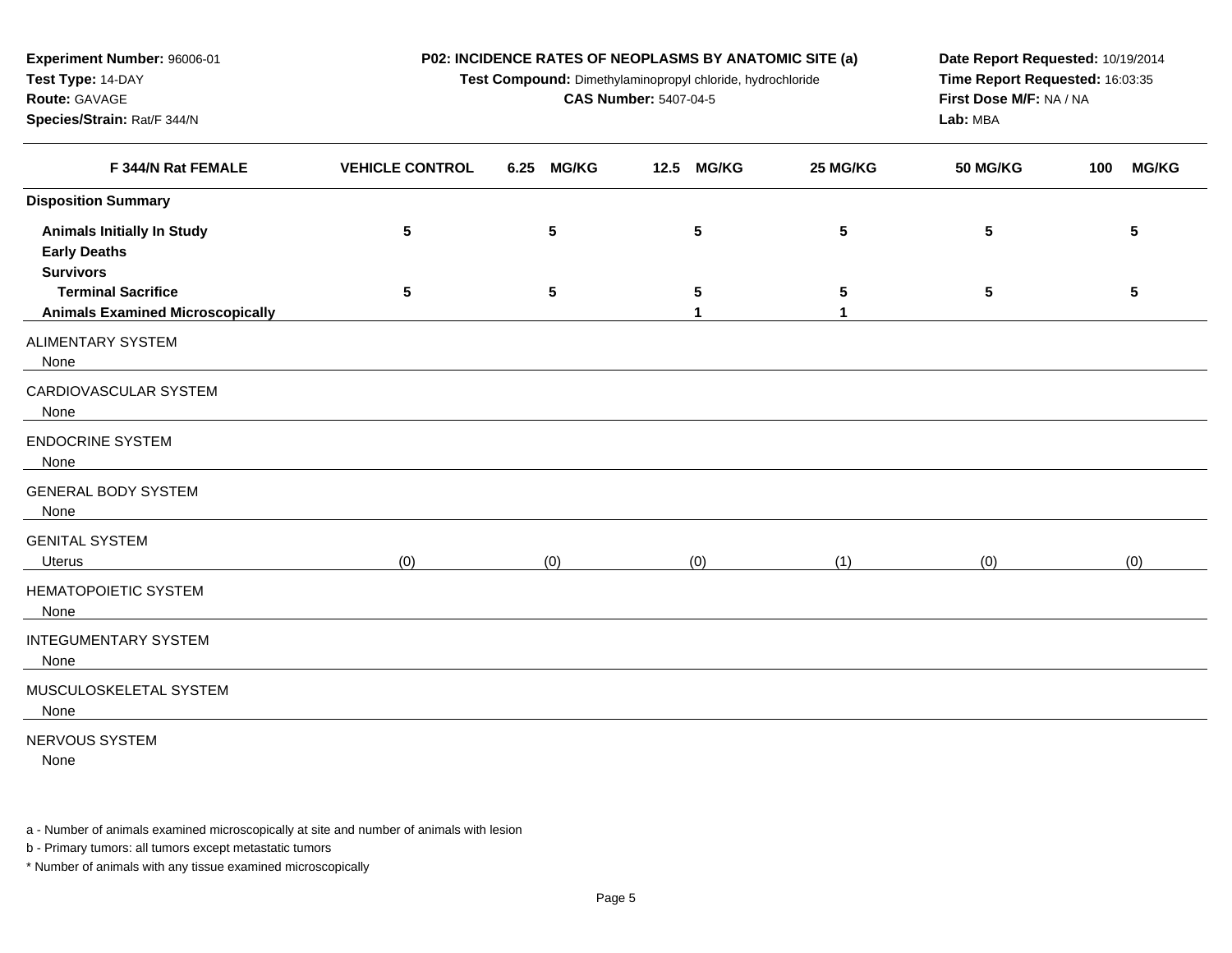| Experiment Number: 96006-01<br>Test Type: 14-DAY<br><b>Route: GAVAGE</b><br>Species/Strain: Rat/F 344/N |                        |                      | <b>P02: INCIDENCE RATES OF NEOPLASMS BY ANATOMIC SITE (a)</b><br>Date Report Requested: 10/19/2014<br>Time Report Requested: 16:03:35<br>Test Compound: Dimethylaminopropyl chloride, hydrochloride<br>First Dose M/F: NA / NA<br><b>CAS Number: 5407-04-5</b><br>Lab: MBA |          |          |                     |  |
|---------------------------------------------------------------------------------------------------------|------------------------|----------------------|----------------------------------------------------------------------------------------------------------------------------------------------------------------------------------------------------------------------------------------------------------------------------|----------|----------|---------------------|--|
| F 344/N Rat FEMALE                                                                                      | <b>VEHICLE CONTROL</b> | <b>MG/KG</b><br>6.25 | <b>MG/KG</b><br>12.5                                                                                                                                                                                                                                                       | 25 MG/KG | 50 MG/KG | <b>MG/KG</b><br>100 |  |
| <b>RESPIRATORY SYSTEM</b><br>None                                                                       |                        |                      |                                                                                                                                                                                                                                                                            |          |          |                     |  |
| <b>SPECIAL SENSES SYSTEM</b><br>Eye                                                                     | (0)                    | (0)                  | (1)                                                                                                                                                                                                                                                                        | (0)      | (0)      | (0)                 |  |
| URINARY SYSTEM<br>None                                                                                  |                        |                      |                                                                                                                                                                                                                                                                            |          |          |                     |  |

a - Number of animals examined microscopically at site and number of animals with lesion

b - Primary tumors: all tumors except metastatic tumors